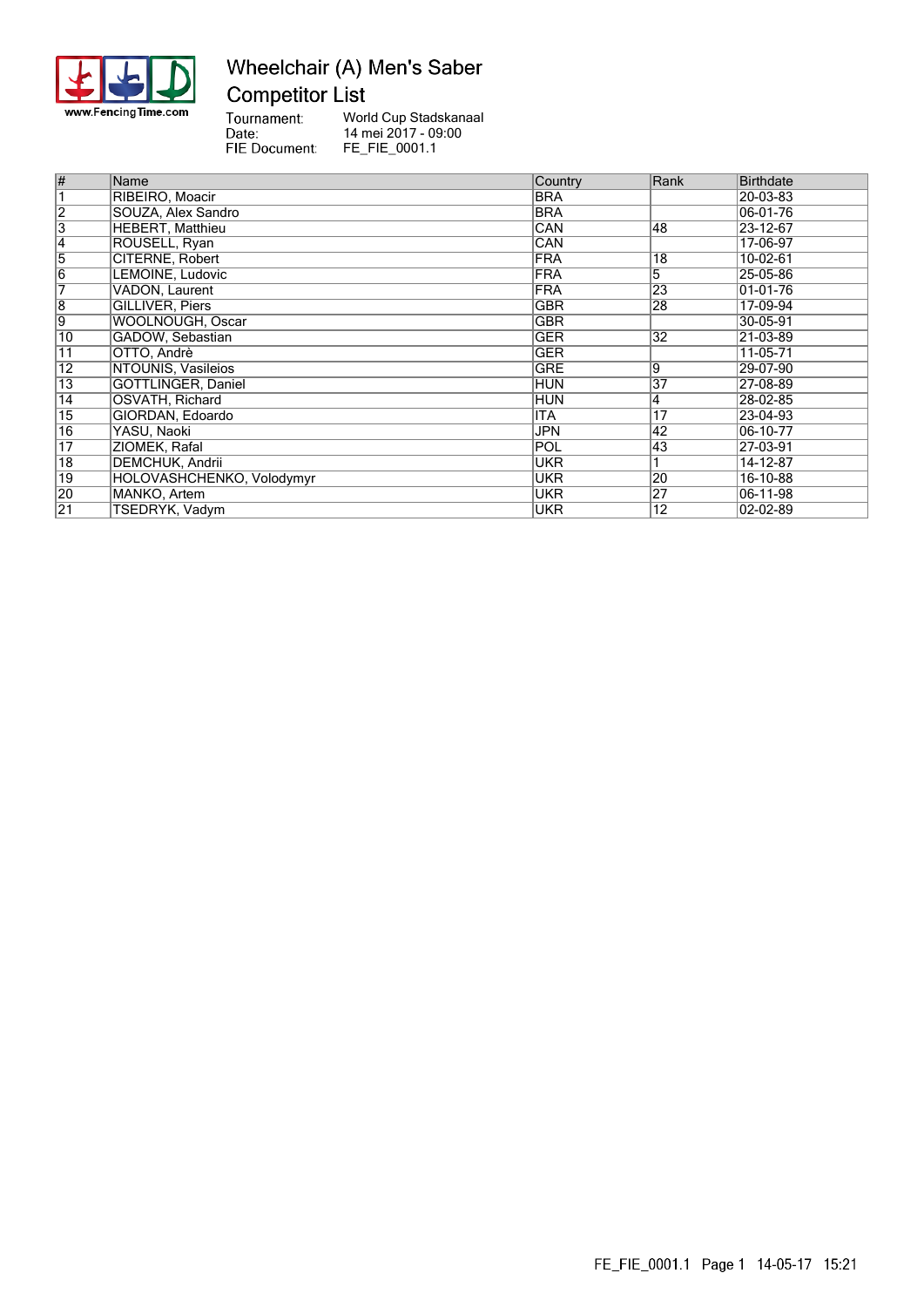| <b>World Cup Stadskanaal</b>                                                           |                            |  |  |  |  |  |  |  |  |  |  |
|----------------------------------------------------------------------------------------|----------------------------|--|--|--|--|--|--|--|--|--|--|
| Stadskanaal                                                                            |                            |  |  |  |  |  |  |  |  |  |  |
| 14 mei 2017                                                                            |                            |  |  |  |  |  |  |  |  |  |  |
|                                                                                        | Wheelchair (A) Men's Saber |  |  |  |  |  |  |  |  |  |  |
| Total # of pools: 3<br>Total # of competitors: 21                                      |                            |  |  |  |  |  |  |  |  |  |  |
| 3 pools of 7<br>Round 1<br>17 (80,95% of 21) competitors promoted to the next round    |                            |  |  |  |  |  |  |  |  |  |  |
| Round 2<br>Incomplete DE table of 32 fenced through the finals, no fence-off for third |                            |  |  |  |  |  |  |  |  |  |  |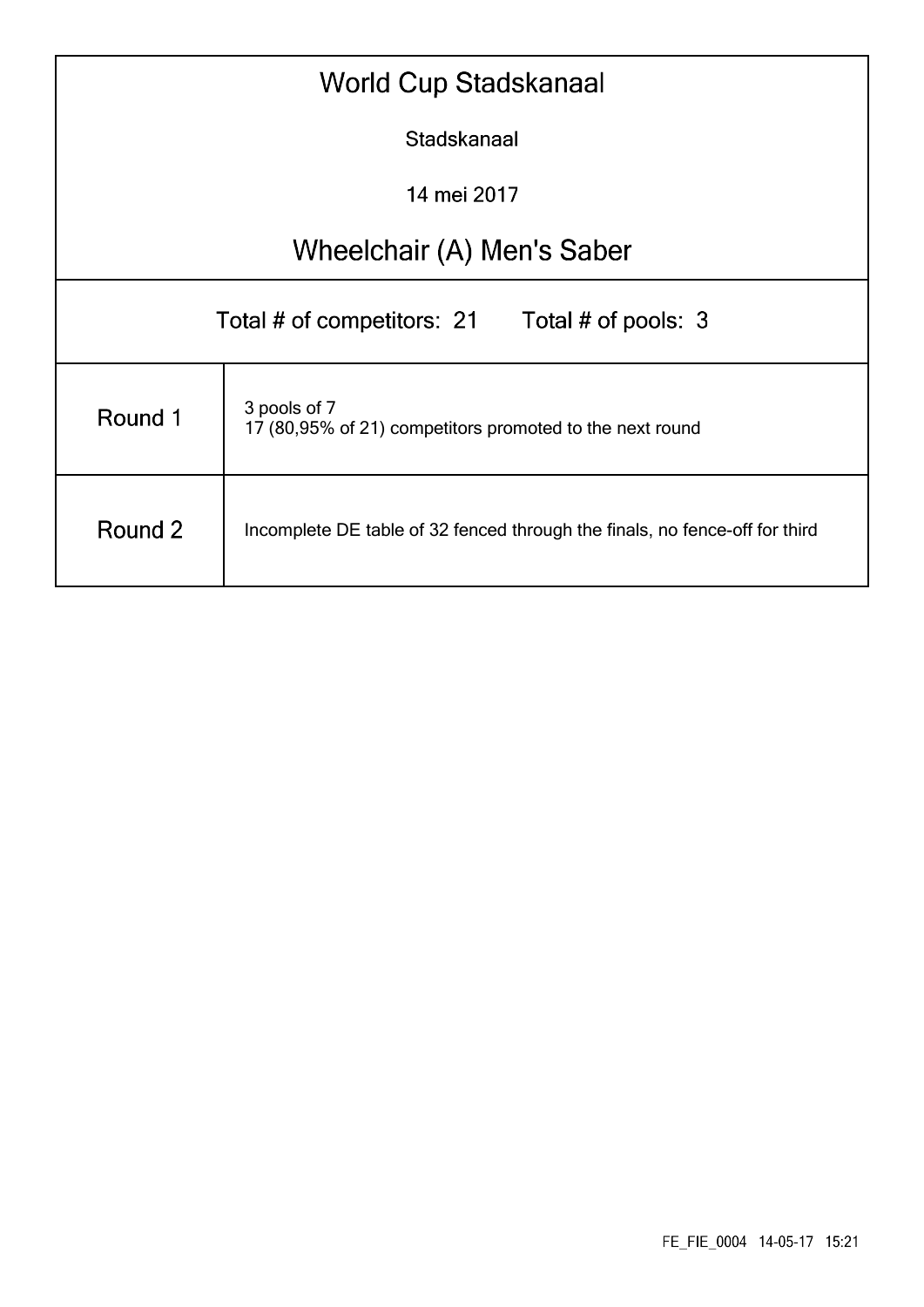

## Wheelchair (A) Men's Saber Seeding for Round #1 - Pool

Tournament:<br>Date: World Cup Stadskanaal 14 mei 2017 - 09:00 FIE Document: FE\_FIE\_0001.2

| Seed            | Name                      | Country    | Rank            | <b>Notes</b> |
|-----------------|---------------------------|------------|-----------------|--------------|
|                 | DEMCHUK, Andrii           | <b>UKR</b> |                 |              |
| $\overline{2}$  | OSVATH, Richard           | <b>HUN</b> | 4               |              |
| $\overline{3}$  | LEMOINE, Ludovic          | <b>FRA</b> | 5               |              |
| 4               | NTOUNIS, Vasileios        | <b>GRE</b> | 9               |              |
| $\overline{5}$  | TSEDRYK, Vadym            | UKR        | 12              |              |
| $\overline{6}$  | GIORDAN, Edoardo          | <b>ITA</b> | 17              |              |
| 7               | CITERNE, Robert           | <b>FRA</b> | $\overline{18}$ |              |
| $\overline{8}$  | HOLOVASHCHENKO, Volodymyr | UKR        | 20              |              |
| 9               | VADON, Laurent            | <b>FRA</b> | $\overline{23}$ |              |
| 10              | MANKO, Artem              | <b>UKR</b> | 27              |              |
| 11              | <b>GILLIVER, Piers</b>    | <b>GBR</b> | 28              |              |
| 12              | GADOW, Sebastian          | <b>GER</b> | 32              |              |
| 13              | GÖTTLINGER, Daniel        | <b>HUN</b> | 37              |              |
| 14              | YASU, Naoki               | <b>JPN</b> | 42              |              |
| 15              | ZIOMEK, Rafal             | POL        | 43              |              |
| $\overline{16}$ | <b>HEBERT, Matthieu</b>   | <b>CAN</b> | 48              |              |
| $\overline{17}$ | RIBEIRO, Moacir           | <b>BRA</b> |                 |              |
| $\overline{18}$ | SOUZA, Alex Sandro        | <b>BRA</b> |                 |              |
| 19              | OTTO, Andrè               | GER        |                 |              |
| 20              | <b>WOOLNOUGH, Oscar</b>   | <b>GBR</b> |                 |              |
| $\overline{21}$ | ROUSELL, Ryan             | CAN        |                 |              |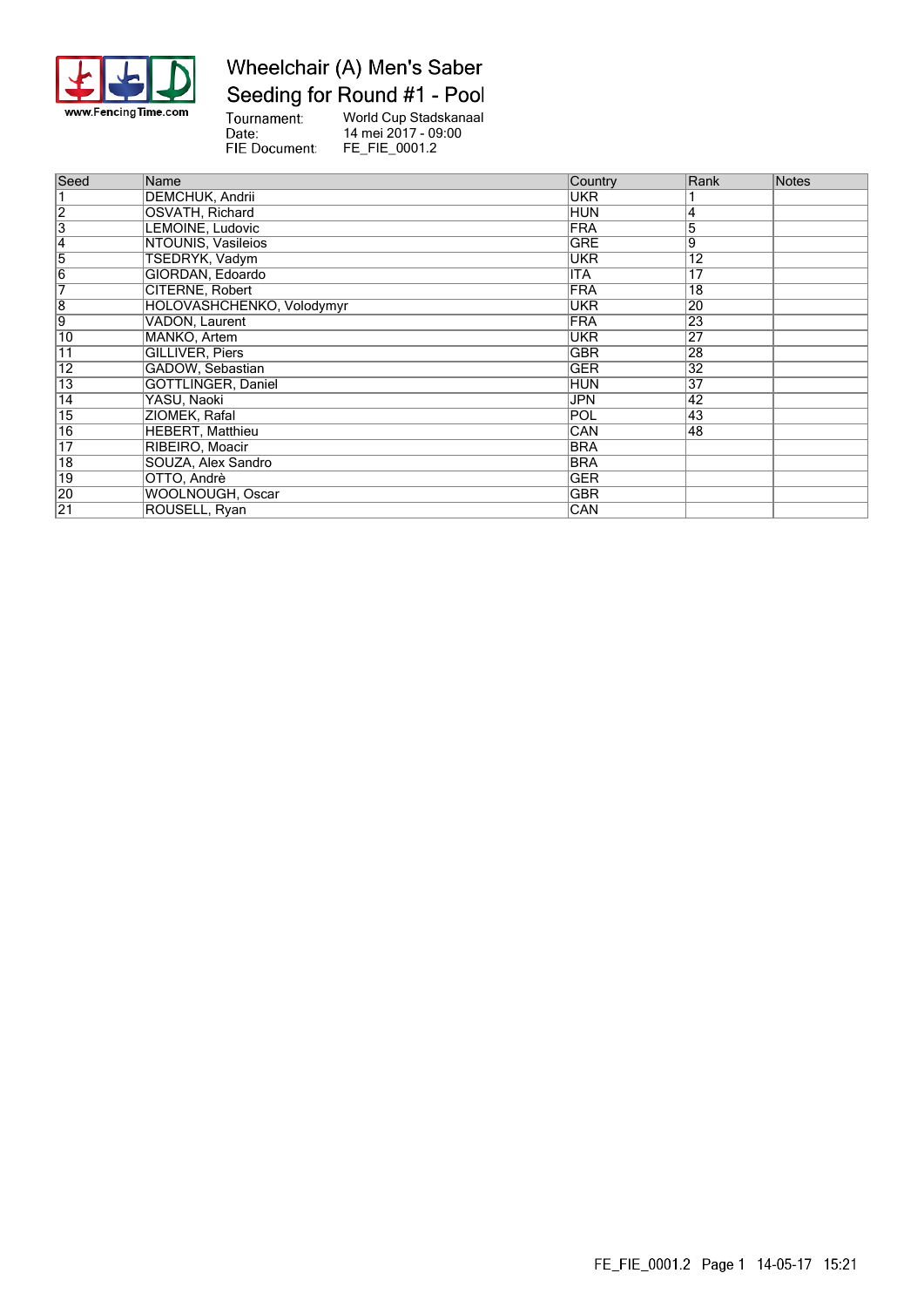

### Wheelchair (A) Men's Saber **Pool Results**

Tournament: World Cup Stadskanaal 14 mei 2017 - 09:00 FIE Document: FE\_FIE\_0007

Date:

|                 | Strip 3,4          | Referee(s): |                       |                |                |                |                |                |                |                |                         |        |    |     |          |
|-----------------|--------------------|-------------|-----------------------|----------------|----------------|----------------|----------------|----------------|----------------|----------------|-------------------------|--------|----|-----|----------|
|                 | 09:00              |             | LECZYCKI, Jakub (POL) |                |                |                |                |                |                |                |                         |        |    |     |          |
| Name            |                    | Affiliation | #                     |                | 2              | 3              | 4              | 5              | 6              | 7              | V                       | V/M TS |    | TR. | Ind      |
|                 | GADOW, Sebastian   | <b>GER</b>  |                       |                | D1             | V5             | D <sub>2</sub> | D1             | D1             | D4             | 1                       | 0,17   | 14 | 28  | $-14$    |
|                 | GIORDAN, Edoardo   | ITA         | $\overline{2}$        | V <sub>5</sub> |                | V <sub>5</sub> | V5             | D <sub>4</sub> | V <sub>5</sub> | V <sub>5</sub> | 5                       | 0,83   | 29 | 11  | 18       |
|                 | WOOLNOUGH, Oscar   | <b>GBR</b>  | 3                     | D <sub>3</sub> | D <sub>1</sub> |                | D <sub>3</sub> | D <sub>0</sub> | D4             | D <sub>3</sub> | $\Omega$                | 0,00   | 14 | 30  | $-16$    |
| CITERNE, Robert |                    | <b>FRA</b>  | $\overline{4}$        | V <sub>5</sub> | D <sub>0</sub> | V5             |                | D <sub>1</sub> | D <sub>1</sub> | V5             | 3                       | 0,50   | 17 | 24  | $-7$     |
|                 | DEMCHUK, Andrii    | <b>UKR</b>  | 5                     | V <sub>5</sub> | V <sub>5</sub> | V <sub>5</sub> | V5             |                | V5             | V <sub>5</sub> | 6                       | 1,00   | 30 | 8   | 22       |
|                 | GÖTTLINGER, Daniel | <b>HUN</b>  | 6                     | V5             | D <sub>0</sub> | V5             | V5             | D <sub>0</sub> |                | V <sub>5</sub> | $\overline{\mathbf{4}}$ | 0,67   | 20 | 20  | $\Omega$ |
|                 | SOUZA, Alex Sandro | <b>BRA</b>  | 7                     | V5             | D <sub>4</sub> | V <sub>5</sub> | D4             | D <sub>2</sub> | D4             |                | $\overline{2}$          | 0,33   | 24 | 27  | -3       |

|                       | Strip 5,6                 | Referee(s):             |                |                |                |                |                |                |                |                |             |        |    |                 |       |
|-----------------------|---------------------------|-------------------------|----------------|----------------|----------------|----------------|----------------|----------------|----------------|----------------|-------------|--------|----|-----------------|-------|
|                       | 09:00                     | TOGNOLLI, Alessia (ITA) |                |                |                |                |                |                |                |                |             |        |    |                 |       |
| Name                  |                           | <b>Affiliation</b>      | #              | 1              | 2              | 3              | 4              | 5              | 6              | 7              | V           | V/M TS |    | TR Ind          |       |
|                       | HOLOVASHCHENKO, Volodymyr | <b>UKR</b>              | 1              |                | D4             | D1             | V5             | V <sub>5</sub> | V <sub>5</sub> | V <sub>5</sub> | 4           | 0,67   | 25 | 22              | З     |
|                       | TSEDRYK, Vadym            | <b>UKR</b>              | $\overline{2}$ | V <sub>5</sub> |                | D <sub>2</sub> | V5             | V <sub>5</sub> | V <sub>5</sub> | V <sub>5</sub> | 5           | 0,83   | 27 | 17              | 10    |
|                       | OSVATH, Richard           | <b>HUN</b>              | 3              | V5             | V5             |                | V5             | V <sub>5</sub> | V <sub>5</sub> | V <sub>5</sub> | 6           | 1,00   | 30 | 10 <sup>°</sup> | 20    |
| ROUSELL, Ryan         |                           | CAN                     | $\overline{4}$ | D4             | D <sub>2</sub> | D1             |                | D <sub>3</sub> | D <sub>1</sub> | V <sub>5</sub> | 1           | 0,17   | 16 | 28              | $-12$ |
| YASU, Naoki           |                           | <b>JPN</b>              | 5              | D <sub>2</sub> | D <sub>3</sub> | D <sub>2</sub> | V5             |                | V <sub>5</sub> | V <sub>5</sub> | 3           | 0,50   | 22 | 25              | $-3$  |
| <b>VADON, Laurent</b> |                           | <b>FRA</b>              | 6              | D3             | D <sub>3</sub> | D <sub>2</sub> | V5             | D4             |                | V <sub>5</sub> | 2           | 0,33   | 22 | 25              | -3    |
| RIBEIRO, Moacir       |                           | <b>BRA</b>              | 7              | D <sub>3</sub> | D <sub>0</sub> | D <sub>2</sub> | D <sub>3</sub> | D <sub>3</sub> | D4             |                | $\mathbf 0$ | 0,00   | 15 | 30              | $-15$ |

| 3                  | Strip 7,8               | Referee(s): |                        |                |                |                |                |                |                |                |          |        |    |        |       |
|--------------------|-------------------------|-------------|------------------------|----------------|----------------|----------------|----------------|----------------|----------------|----------------|----------|--------|----|--------|-------|
|                    | 09:00                   |             | LA ROSA, Massimo (ITA) |                |                |                |                |                |                |                |          |        |    |        |       |
| Name               |                         | Affiliation | #                      |                | 2              | 3              | 4              | 5              | 6              |                | V        | V/M TS |    | TR Ind |       |
| OTTO, Andrè        |                         | <b>GER</b>  |                        |                | D <sub>0</sub> | D <sub>0</sub> | D <sub>0</sub> | D <sub>3</sub> | D <sub>1</sub> | D <sub>1</sub> | $\Omega$ | 0,00   | 5  | 30     | $-25$ |
| GILLIVER, Piers    |                         | <b>GBR</b>  | $\mathcal{P}$          | V5             |                | V5             | V5             | D <sub>0</sub> | D <sub>4</sub> | V <sub>5</sub> | 4        | 0.67   | 24 | 18     | 6     |
| ZIOMEK, Rafal      |                         | POL         | 3                      | V <sub>5</sub> | D <sub>3</sub> |                | V5             | D <sub>0</sub> | V <sub>5</sub> | V <sub>5</sub> | 4        | 0,67   | 23 | 18     | 5     |
|                    | <b>HEBERT, Matthieu</b> | CAN         | $\overline{4}$         | V <sub>5</sub> | D <sub>2</sub> | D4             |                | D <sub>2</sub> | D <sub>2</sub> | D1             | 1        | 0,17   | 16 | 25     | -9    |
| MANKO, Artem       |                         | <b>UKR</b>  | 5                      | V5             | V5             | V5             | V5             |                | V5             | D <sub>4</sub> | 5        | 0.83   | 29 | 14     | 15    |
|                    | LEMOINE, Ludovic        | <b>FRA</b>  | 6                      | V5             | V5             | D <sub>0</sub> | V5             | D4             |                | D1             | 3        | 0.50   | 20 | 22     | $-2$  |
| NTOUNIS, Vasileios |                         | <b>GRE</b>  | 7                      | V5             | D <sub>3</sub> | D4             | V5             | V5             | V5             |                | 4        | 0,67   | 27 | 17     | 10    |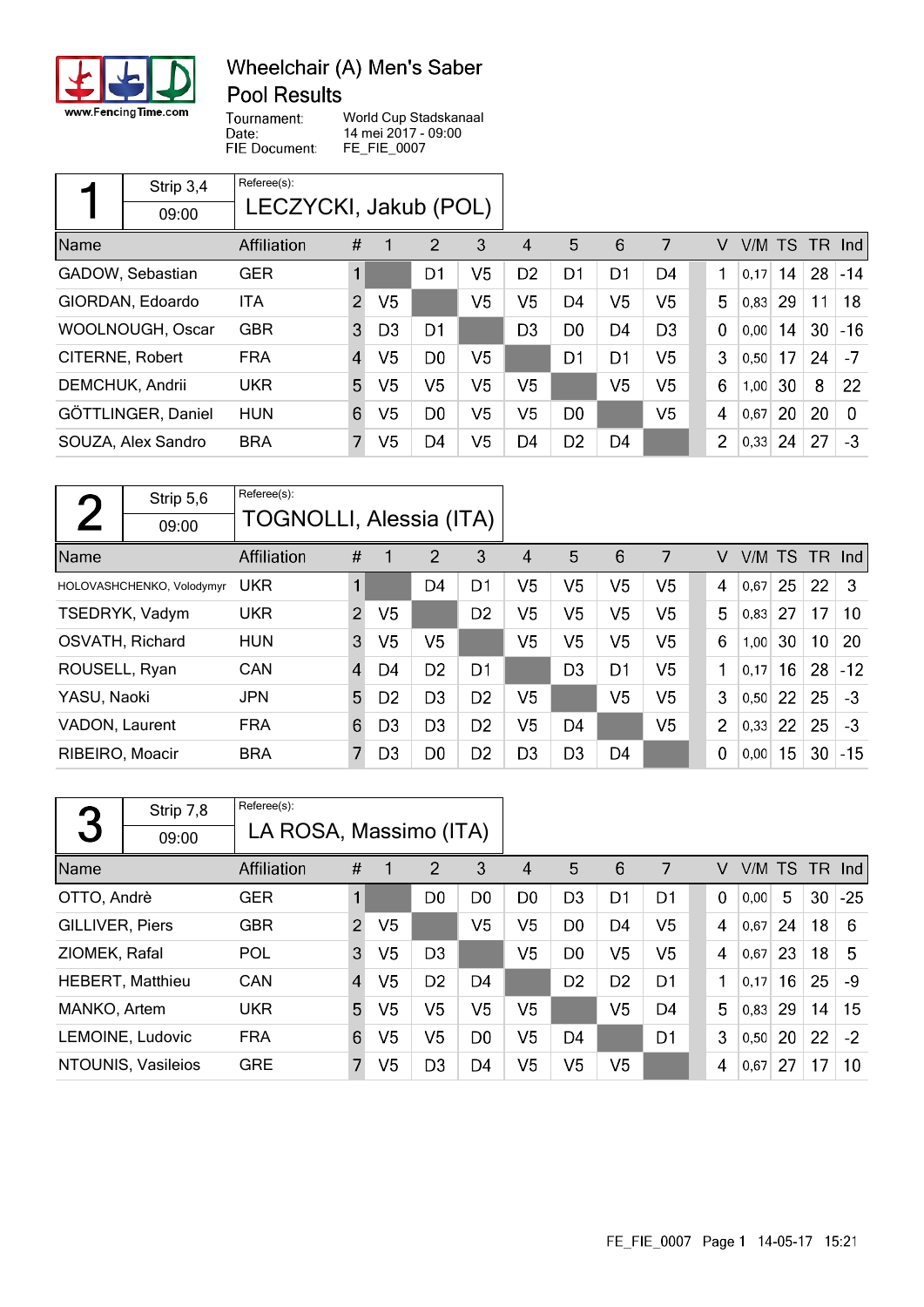

### Wheelchair (A) Men's Saber Seeding for Round #2 - DE

Tournament:<br>Date:<br>FIE Document:

World Cup Stadskanaal 14 mei 2017 - 09:00 FE\_FIE\_0008

| Seed            | Name                      | Country    | IV                      | V/M               | <b>TS</b>       | <b>TR</b>       | llnd  | Notes      |
|-----------------|---------------------------|------------|-------------------------|-------------------|-----------------|-----------------|-------|------------|
|                 | DEMCHUK, Andrii           | <b>UKR</b> | 6                       | 1,00              | 30              | 8               | $+22$ | Advanced   |
| $\overline{2}$  | OSVATH, Richard           | <b>HUN</b> | $6\overline{6}$         | 1,00              | 30              | 10              | $+20$ | Advanced   |
| $\overline{3}$  | GIORDAN, Edoardo          | <b>ITA</b> | 5                       | 0,83              | 29              | 11              | $+18$ | Advanced   |
| 4               | MANKO, Artem              | <b>UKR</b> | 5                       | 0,83              | 29              | 14              | $+15$ | Advanced   |
| 5               | TSEDRYK, Vadym            | <b>UKR</b> | 5                       | 0,83              | 27              | 17              | $+10$ | Advanced   |
| $\overline{6}$  | NTOUNIS, Vasileios        | <b>GRE</b> | $\overline{\mathbf{4}}$ | 0,67              | 27              | 17              | $+10$ | Advanced   |
| 7               | <b>GILLIVER, Piers</b>    | <b>GBR</b> | 4                       | 0.67              | 24              | 18              | +6    | Advanced   |
| $\overline{8}$  | ZIOMEK, Rafal             | <b>POL</b> | 4                       | 0,67              | 23              | 18              | $+5$  | Advanced   |
| 9               | HOLOVASHCHENKO, Volodymyr | UKR        | 4                       | 0,67              | 25              | 22              | $+3$  | Advanced   |
| $\overline{10}$ | GÖTTLINGER, Daniel        | <b>HUN</b> | $\overline{4}$          | 0,67              | 20              | 20              | 0     | Advanced   |
| $\overline{11}$ | LEMOINE, Ludovic          | <b>FRA</b> | 3                       | 0, 50             | 20              | 22              | $-2$  | Advanced   |
| $\overline{12}$ | YASU, Naoki               | <b>JPN</b> | 3                       | 0,50              | 22              | 25              | $-3$  | Advanced   |
| 13              | CITERNE, Robert           | <b>FRA</b> | 3                       | 0,50              | 17              | 24              | $-7$  | Advanced   |
| 14              | SOUZA, Alex Sandro        | <b>BRA</b> | $\overline{2}$          | 0,33              | 24              | 27              | $-3$  | Advanced   |
| 15              | <b>VADON, Laurent</b>     | <b>FRA</b> | $\overline{2}$          | 0,33              | 22              | 25              | -3    | Advanced   |
| 16              | <b>HEBERT, Matthieu</b>   | CAN        |                         | $\overline{0,17}$ | $\overline{16}$ | 25              | -9    | Advanced   |
| $\overline{17}$ | ROUSELL, Ryan             | CAN        |                         | 0,17              | 16              | 28              | $-12$ | Advanced   |
| $\overline{18}$ | GADOW, Sebastian          | <b>GER</b> |                         | 0, 17             | $\overline{14}$ | 28              | $-14$ | Eliminated |
| 19              | RIBEIRO, Moacir           | <b>BRA</b> | 0                       | 0,00              | $\overline{15}$ | $\overline{30}$ | -15   | Eliminated |
| 20              | WOOLNOUGH, Oscar          | <b>GBR</b> | $\overline{0}$          | 0,00              | 14              | 30              | $-16$ | Eliminated |
| $\overline{21}$ | OTTO, Andrè               | <b>GER</b> | $\overline{0}$          | 0,00              | $\overline{5}$  | 30              | $-25$ | Eliminated |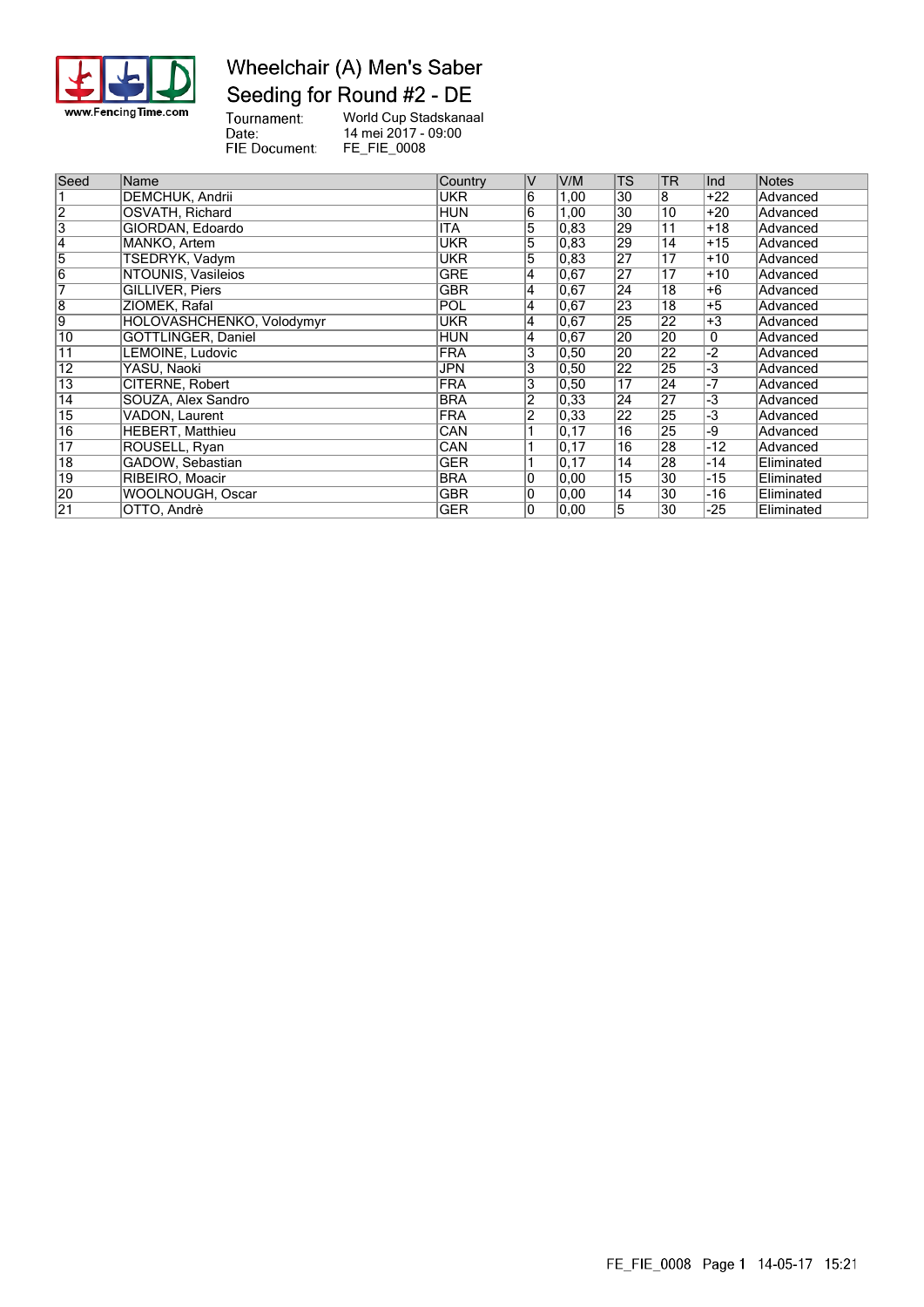#### Wheelchair (A) Men's Saber - Round #2 - DE (Table of 32)

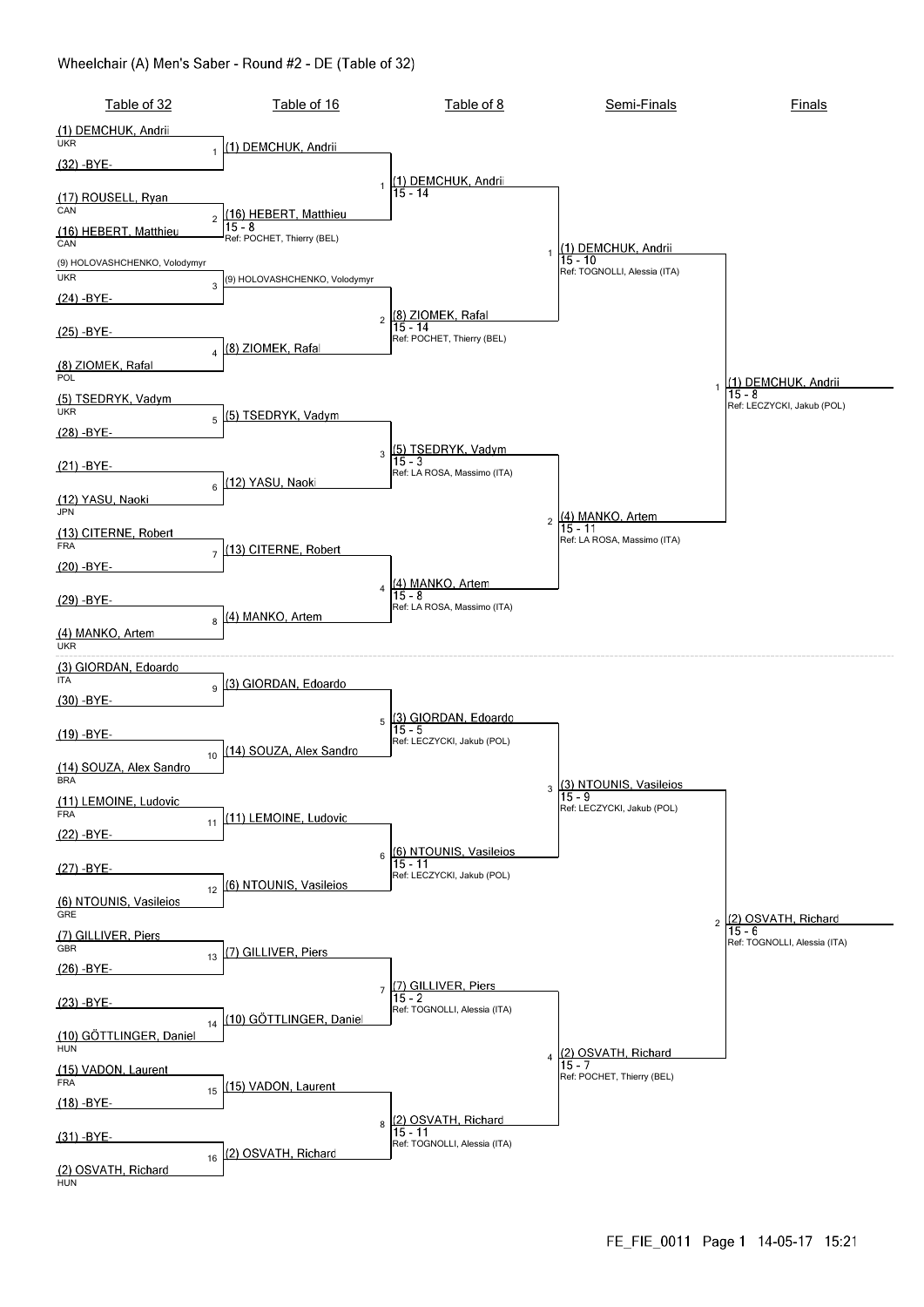#### Wheelchair (A) Men's Saber - Round #2 - DE (Table of 8)

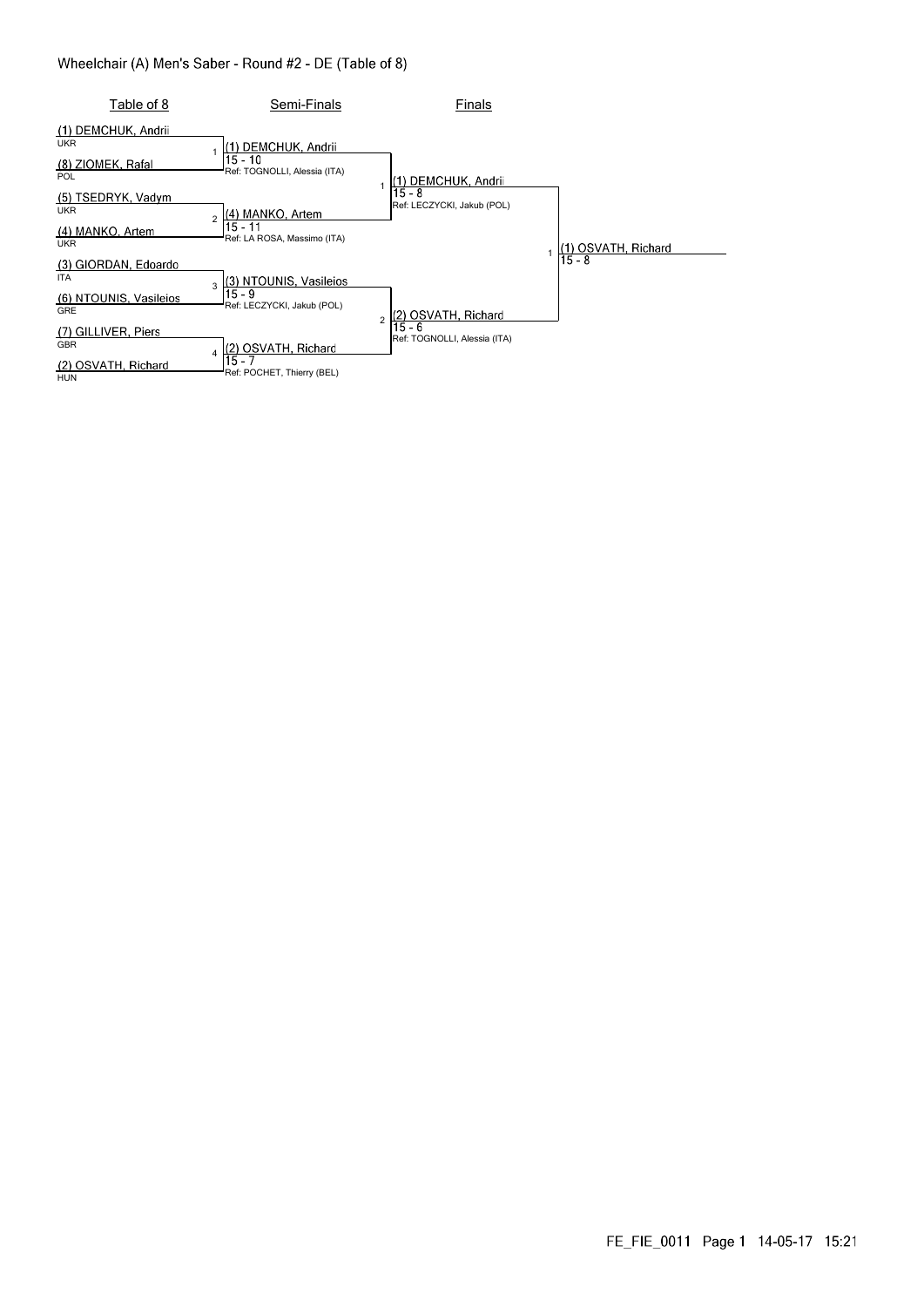

### Wheelchair (A) Men's Saber **Final Ranking**

Tournament: World Cup Stadskanaal Date:<br>Date:<br>FIE Document: 14 mei 2017 - 09:00 FE\_FIE\_0012

| Place           | Name                      | Country    | <b>Birthdate</b> |
|-----------------|---------------------------|------------|------------------|
|                 | OSVATH, Richard           | <b>HUN</b> | 28-02-85         |
| $\overline{2}$  | <b>DEMCHUK, Andrii</b>    | UKR        | 14-12-87         |
| $\overline{3T}$ | NTOUNIS, Vasileios        | GRE        | 29-07-90         |
| $\overline{3T}$ | MANKO, Artem              | UKR        | 06-11-98         |
| $\overline{5}$  | GIORDAN, Edoardo          | ITA        | 23-04-93         |
| $\overline{6}$  | <b>TSEDRYK, Vadym</b>     | UKR        | 02-02-89         |
| 7               | GILLIVER, Piers           | GBR        | 17-09-94         |
| $\overline{8}$  | ZIOMEK, Rafal             | POL        | 27-03-91         |
| $\overline{9}$  | HOLOVASHCHENKO, Volodymyr | UKR        | 16-10-88         |
| 10              | GÖTTLINGER, Daniel        | <b>HUN</b> | 27-08-89         |
| 11              | LEMOINE, Ludovic          | <b>FRA</b> | 25-05-86         |
| 12              | YASU, Naoki               | JPN        | 06-10-77         |
| 13              | CITERNE, Robert           | <b>FRA</b> | 10-02-61         |
| $\overline{14}$ | SOUZA, Alex Sandro        | <b>BRA</b> | 06-01-76         |
| $\overline{15}$ | VADON, Laurent            | <b>FRA</b> | 01-01-76         |
| $\overline{16}$ | <b>HEBERT, Matthieu</b>   | CAN        | 23-12-67         |
| $\overline{17}$ | ROUSELL, Ryan             | CAN        | 17-06-97         |
| $\overline{18}$ | GADOW, Sebastian          | GER        | 21-03-89         |
| 19              | RIBEIRO, Moacir           | <b>BRA</b> | 20-03-83         |
| 20              | <b>WOOLNOUGH, Oscar</b>   | GBR        | 30-05-91         |
| $\overline{21}$ | OTTO, Andrè               | GER        | 11-05-71         |